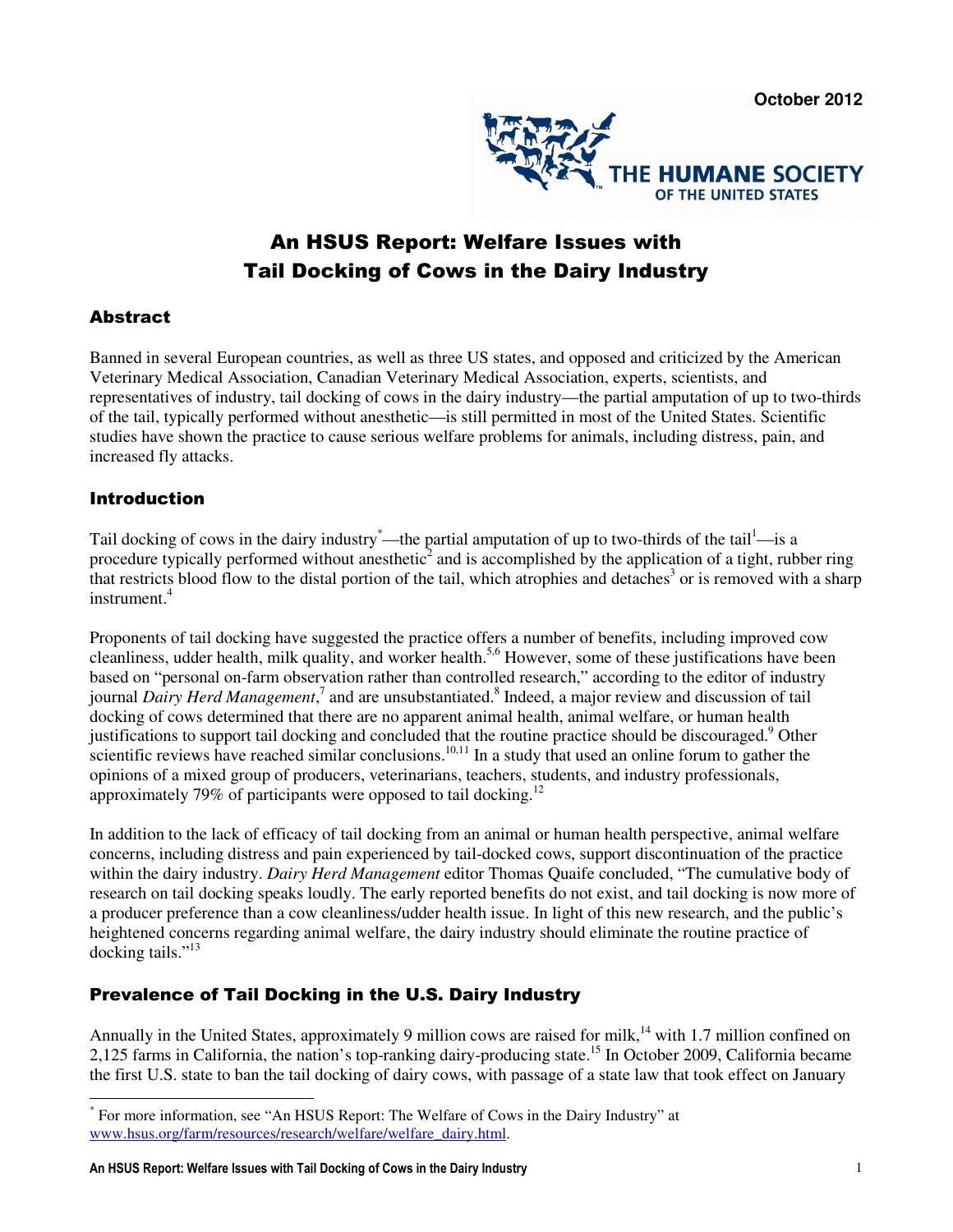1, 2010.<sup>16</sup> In 2010, an agreement in Ohio<sup>17</sup> led to a comprehensive set of rules that included a ban on tail docking of cows effective January 1, 2018.<sup>18</sup> In 2012 Rhode Island passed a law prohibiting the docking of cows' tails that become effective upon passage of the legislation.<sup>19,20</sup>

A survey by the U.S. Department of Agriculture in 2001 found that 50.5% of U.S. dairy operations practiced tail docking. Some dairy farmers tail-docked only a small percentage of their herd, but approximately 1 in 6 dairy producers docked the tails of 100% of the herd.<sup>21</sup> A Colorado State University 2005-2006 survey of 113 dairy facilities reported that  $82.3\%$  of dairies surveyed practiced tail-docking.<sup>22</sup> Indeed, cows are increasingly taildocked in North America.<sup>23,24,25</sup>

### Cow Cleanliness and Udder Health

It has been suggested that as cows' tails become soiled through contact with the milking gutter, $^{26}$  urine, $^{27}$  feces, and debris,<sup>28</sup> the cleanliness and health of the animal are diminished and milk quality decreases.<sup>29</sup> Regarding hygiene, of particular concern is mastitis, a painful disease of the udder. Scientific research does not support claims that tail-docked cows have better hygiene or improved milk quality.<sup>30,31,32,33,34,35,36,37</sup> In addition, no differences in frequency of mastitis have been found between tail-docked and intact cows.<sup>38</sup>

In one study examining more than 400 cows housed in a free-stall system, researchers found that docking tails improved neither health nor hygiene and concluded that because of "the lack of cleanliness and udder health benefits associated with docking, we see little merit to adopting this procedure."<sup>39</sup> A similar determination was made by researchers who studied more than 1.200 lactating cows from eight Wisconsin farms: "[T]ail docking made no consistent difference in animal cleanliness." The scientists concluded that their "study was unable to identify a significant improvement in cow cleanliness or milk quality that could be attributed to tail docking," that "other management decisions may play a more significant role in determining milk quality," and that "no positive benefits to the cows have been identified."<sup>40</sup>

#### Worker Health

Proponents of tail docking maintain that the mutilation may benefit workers' comfort and health by reducing their contact with the soiled tails of cows, a possible route of disease transmission on dairy farms.<sup>41</sup> However, in the most comprehensive review of scientific literature on tail docking to date, Carolyn Stull of the University of California-Davis School of Veterinary Medicine and her colleagues found the "available data do not support claims that docking improves the dairy worker's comfort or safety or the health or cleanliness of the cow's udder."<sup>42</sup> Indeed, researchers in New Zealand concluded that improving hygiene and wearing protective clothing are effective in reducing the risk of disease infection from dairy cows, $43 \text{ and}$ , rather than tail docking, "the best solution is to control the source of infection in the cattle."<sup>44</sup> In a later study, the scientists again confirmed that "the only way to eliminate the problem is to prevent the milker's exposure to infected cattle urine in the milking shed, and this can only be achieved by the control of leptospirosis in the livestock. It is believed that the most efficient means of achieving this is to vaccinate the cattle and prevent them from becoming infected."<sup>45</sup>

## Animal Welfare Concerns

The practice of tail docking cows has been shown to negatively impact animal welfare. Numerous researchers have found that partially amputating the tail reduces the animals' ability to switch away biting insects,<sup>46,47,48,49</sup> particularly flies, leading to increased fly counts on the hind quarters of docked animals,<sup>50</sup> and increasing flyavoidance behaviors, including foot-stomping and head-turning.<sup>51</sup> A study published in the *Journal of Dairy Science* found that tail-docked cows exhibited behaviors indicative of discomfort, including standing more than intact cows ("cows tend to stand when uncomfortable"<sup>52</sup>), suffered more fly attacks, and showed increased flyavoidance behaviors—findings that led the researchers to conclude intact tails are needed for fly avoidance in hutches during the height of fly season.<sup>53</sup> Scientists have reported, "The results suggested that fly avoidance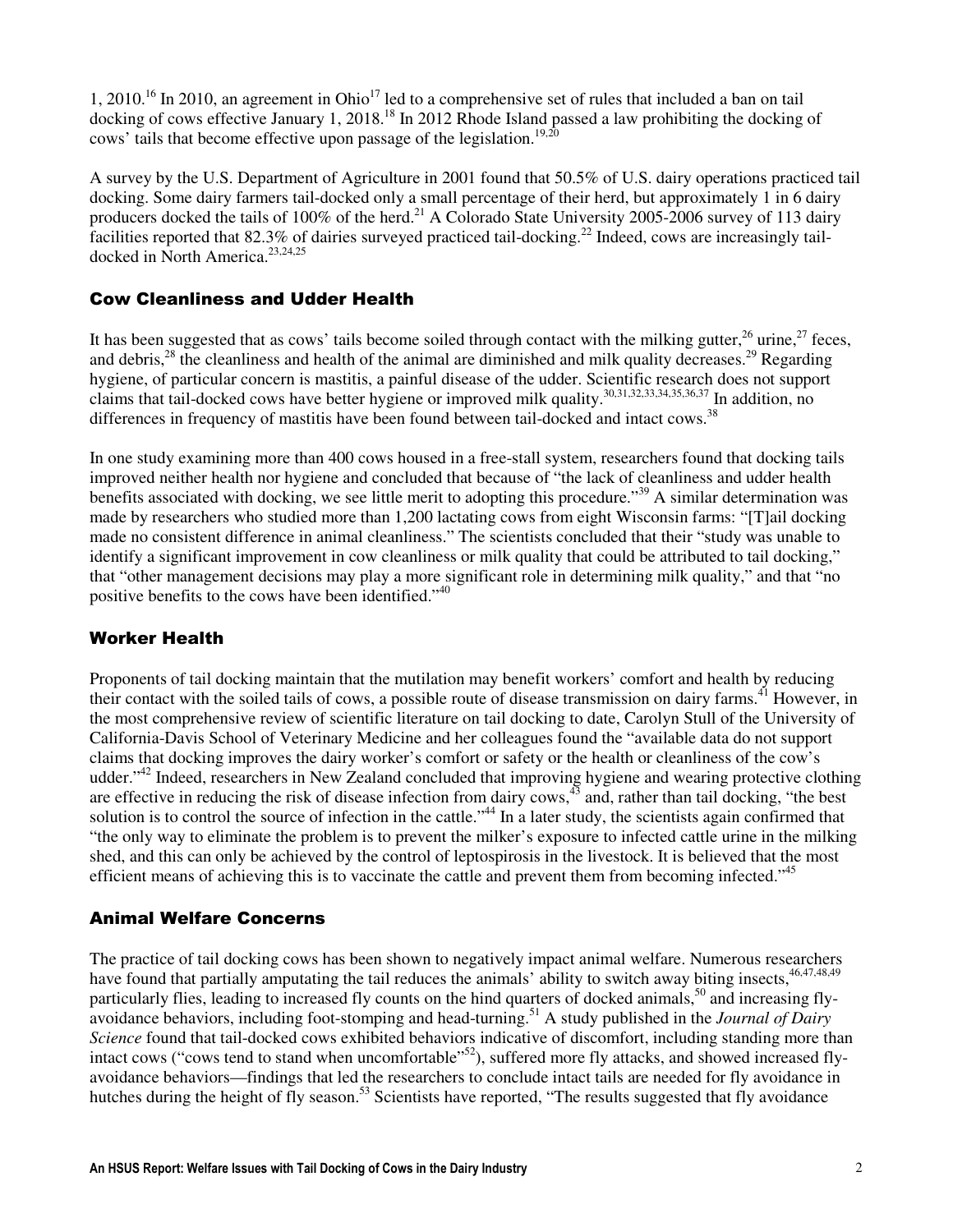behavior is compromised by switch trimming but not as severely as by tail docking, which prevents normal fly avoidance behavior and is detrimental to the cow's welfare."<sup>54</sup>

Additionally, the practice of tail docking has been shown to result in behavioral and physiological signs of distress and pain. For example, tail docking of lambs with rubber rings has been found to produce significant increases in activity of pain receptors in the tail stump.<sup>55</sup> One study on Holstein cows found that on the sixth day after tail docking, the rubber-ringed groups spent longer with their tails pressed to their bodies.<sup>56</sup> Another concern is the formation of abnormal growths of nerve fibers, or neuromas, in the post-amputation stump that could lead to chronic pain. Neuromas have been found in numerous other species after similar amputations, including lambs, chickens, and, most recently, calves,  $57$  and these bundles exhibit abnormal nerve discharge patterns, which are thought to be painful.<sup>58,59</sup> Behavioral changes indicate increased sensitivity of cows with docked tails to heat and cold, similar to human amputees who experience phantom limb pain.<sup>60</sup>

In some cases, pain can be prolonged after tail docking due to inflammation and the onset of infection at the lesion.<sup>61</sup> It has been shown that abnormal behaviors indicative of pain can persist for up to 41 days after castration and tail docking of lambs,  $62$  and improper band placement on dairy cows can lead to excessive swelling.<sup>63</sup> Also reported to develop in animals after tail docking is clostridial disease, including gangrene and tetanus.<sup>64</sup>

## Alternative to Tail Docking

In addition to improving handling and housing management, switch-trimming—the "periodic trimming of the long hairs growing at the distal end of the tail"<sup>65</sup>—is an effective and humane alternative. Researchers found that after comparing cattle who had been tail-docked, switch-trimmed, or left intact, "the proportion of flies on the rear quarters of trimmed cows was intermediate between that of cows with complete and docked tails" and offered that a "compromise between milking personnel's comfort might be achieved by trimming the switch in the spring (when the tail was more likely to be dirty) and allowing it to grow back over the summer (when fly numbers are highest)."<sup>66</sup>

## Scientific and Expert Opposition to Tail Docking of Cows in the Dairy Industry

Both the Canadian Veterinary Medical Association (CVMA) and the American Veterinary Medical Association  $(AVMA)$  oppose tail docking.<sup>67,68</sup> The CVMA states that "the practice of tail docking of dairy cattle has evolved with the assumption that this procedure will reduce the somatic cell count and risk of mastitis. These perceived benefits have not been substantiated in the scientific studies to date. Furthermore, it has been shown that cows are unable to effectively keep flies away once the tail is docked. The CVMA does not accept the exposure of an animal to a surgical procedure in the absence of a justifiable benefit."<sup>69</sup> In its "Tail Docking of Cattle" position statement, the AVMA "opposes routine tail docking of cattle. Current scientific literature indicates that routine tail docking provides no benefit to the animal, and that tail docking can lead to distress during fly seasons. When medically necessary, amputation of tails must be performed by a licensed veterinarian."<sup>70</sup> Indeed, researchers from Colorado State University stated that "[t]he discomfort suffered by cows at the time of docking and throughout life as a result of not being able to swish flies is not reasonable, because the only benefit is to milkers in the milking parlor" and noted that some producers "had quit tail-docking due to difficulty defending the practice."<sup>71</sup>

Industry representatives, experts, and scientists who have discouraged tail docking include the Milk and Dairy Beef Quality Assurance Center,<sup>72</sup> the National Milk Producers Federation (NMPF),<sup>73</sup> the National Mastitis Council,<sup>74</sup> leading cattle welfare expert Dr. Temple Grandin,<sup>75</sup> and numerous welfare assessment programs.<sup>76</sup> According to the California Dairy Quality Assurance Program, "there is no benefit to tail docking normal, healthy tails in dairy cattle based on peer-reviewed scientific studies and governmental sponsored research."<sup>77</sup> The American Association of Bovine Practitioners' stated position reads: "The AABP is not aware of sufficient scientific evidence in the literature to support tail docking in cattle. However, if tail docking is deemed as necessary for proper care and management of production animals in certain conditions, veterinarians should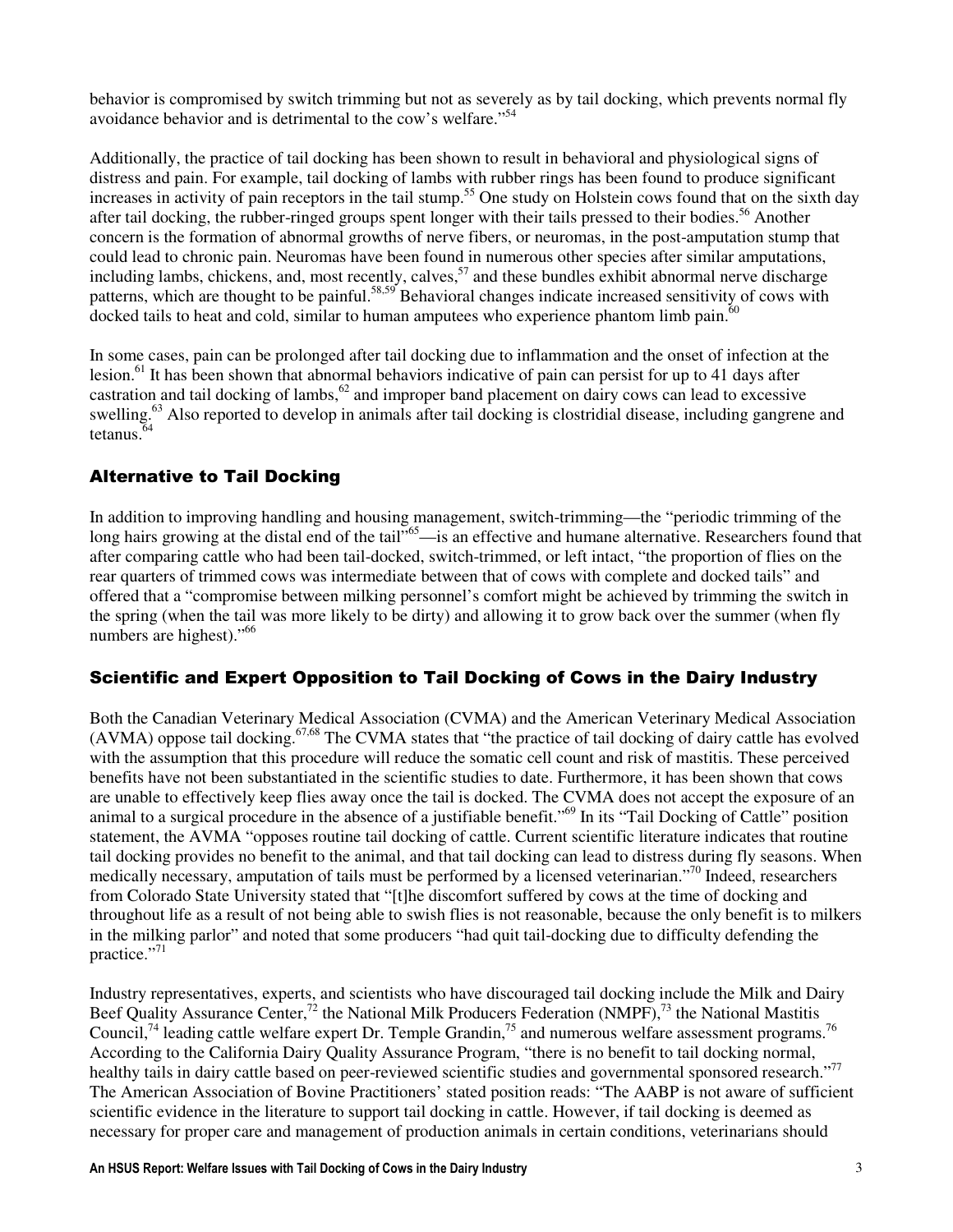counsel clients on proper procedures, benefits, and risks."<sup>78</sup> University of Wisconsin researchers determined, "Contrary to popular opinion, there does not appear to be any influence of tail docking on cleanliness of udders or legs, nor does there appear to be a relationship between tail docking and milk quality. Other factors such [as] individual animal behavior, housing, handling and facility management have much greater influence on animal hygiene and mastitis than tail docking."<sup>79</sup> This finding was corroborated by University of British Columbia scientists who concluded that there was "no difference between cows with intact tails and those that had been docked in terms of any of our cleanliness measures, somatic cell counts (a measure of udder health), or cases of mastitis as diagnosed by the herd veterinarian."<sup>80</sup> In 2012, The NMPF Board of Directors approved a resolution opposing the routine tail docking of dairy animals, with the exception of cases of traumatic injury to the tail, and recommending switch trimming as an alternative. $81$ 

Tail docking of cows in the dairy industry has been banned in several countries, including the Netherlands, Norway, Sweden, Switzerland, and the United Kingdom.<sup>82</sup> However, despite criticism of the practice on the bases of scientific research and welfare concerns, tail docking is still permitted in most of the United States.

## **Conclusion**

Scientific research suggests that tail docking, a practice known to cause distress, pain, and stress in cows, benefits neither animal nor human health. Financial considerations may also favor discontinuing tail docking, as increased fly attacks have been linked to disrupted grazing, slower growth, and reduced milk production and weight gain.<sup>83</sup> In order to improve the welfare of farmed animals and to align with positions held by several governments, North America's largest veterinary medical associations, experts, scientists, and representatives of industry, tail docking of cows in the dairy industry should be disallowed.

 $\overline{a}$ <sup>1</sup> American Veterinary Medical Association. 2006. Backgrounder: welfare implications of tail docking of cattle. www.avma.org/KB/Resources/Backgrounders/Pages/Welfare-Implications-of-Tail-Docking-of-Cattle.aspx. Accessed October 1, 2012.

 $2$  Niman NH. 2005. The unkindest cut. The New York Times, March 7.

www.nytimes.com/2005/03/07/opinion/07niman.html. Accessed October 1, 2012.

<sup>3</sup> Stull CL, Payne MA, Berry SL, and Hullinger PJ. 2004. Tail docking in dairy cattle. University of California, Davis, School of Veterinary Medicine, April 13. www.vetmed.ucdavis.edu//vetext//INF-AN//Tail-Docking-Dairy.pdf. Accessed October 1, 2012.

<sup>&</sup>lt;sup>4</sup> University of California Cooperative Extension. 1998. Dairy Care Practices, 2nd Edition. University of California, Davis. www.vetmed.ucdavis.edu/vetext/INF-DA/INF-DA\_CAREPRAX4.HTML. Accessed October 1, 2012.

 $<sup>5</sup>$  Schreiner D and Ruegg P. 2005. Dairy briefing: understanding the impact of tail docking in dairy cattle.</sup> University of Wisconsin Agriculture & Extension Service Center.

<sup>&</sup>lt;sup>6</sup> Johnson AP. 1991. Mastitis control without a slap in the face. Proceedings of the American Association of Bovine Practitioners Conference 24:146.

<sup>&</sup>lt;sup>7</sup> Quaife T. 2002. Tail docking makes little sense. Dairy Herd Management, October 16. www.dairyherd.com/dairy-herd/features/tail-docking-makes-little-sense-114042174.html. Accessed October 1, 2012.

<sup>&</sup>lt;sup>8</sup> Federation of Animal Science Societies. 2010. Dairy cattle. Guide for the Care and Use of Agricultural Animals in Research and Teaching, Third Edition, p. 81. www.fass.org/docs/agguide3rd/Chapter07.pdf. Accessed October 1, 2012.

<sup>&</sup>lt;sup>9</sup> Stull CL, Payne MA, Berry SL, and Hullinger PJ. 2002. Evaluation of the scientific justification for tail docking in dairy cattle. Journal of the American Veterinary Medical Association 220(9):1298-303.

 $10$  American Veterinary Medical Association. 2006. Backgrounder: welfare implications of tail docking of cattle. www.avma.org/KB/Resources/Backgrounders/Pages/Welfare-Implications-of-Tail-Docking-of-Cattle.aspx. Accessed October 1, 2012.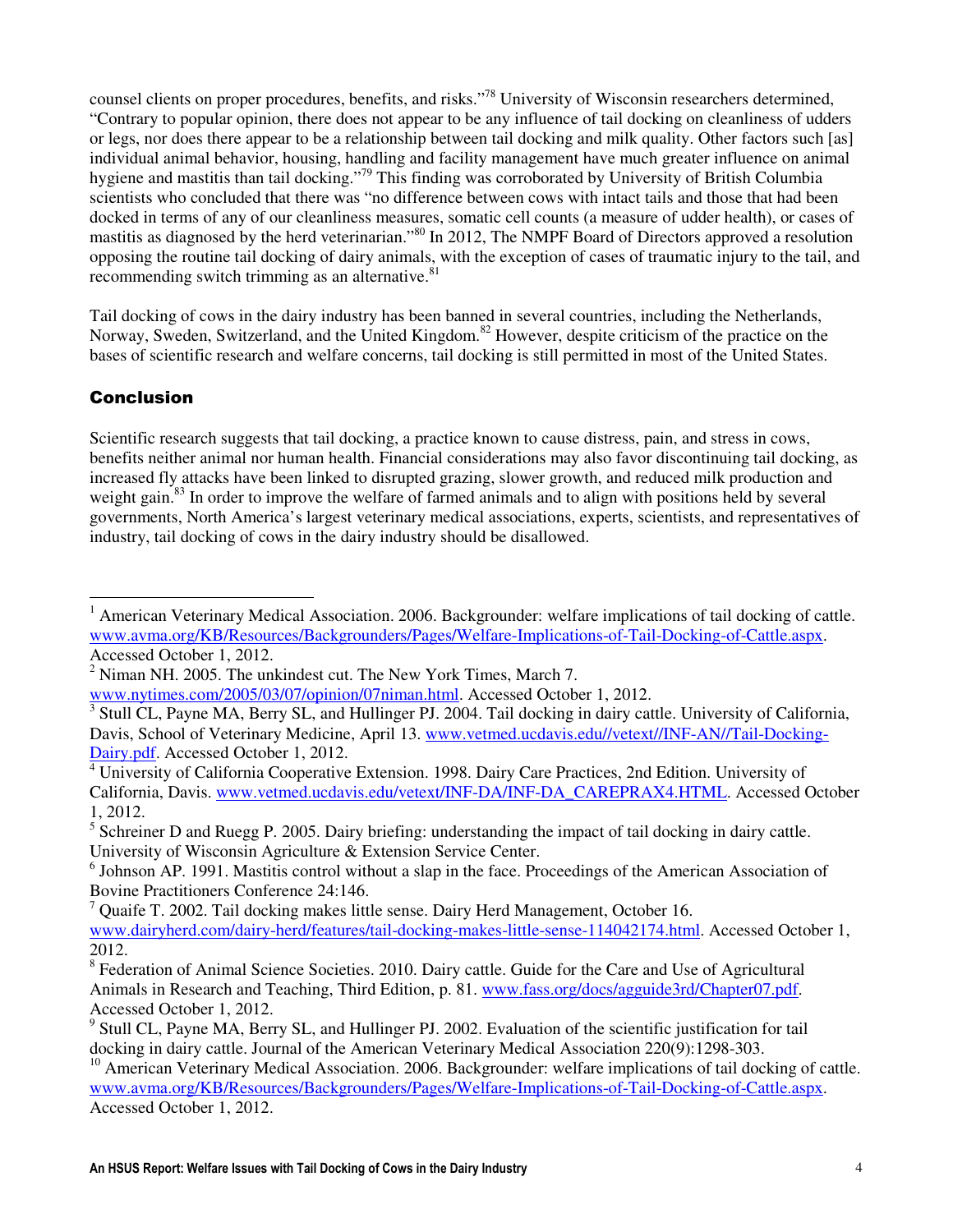$11$  Canadian Veterinary Medical Association. 2003. Tail docking of dairy cattle.

 $\overline{a}$ 

http://canadianveterinarians.net/ShowText.aspx?ResourceID=1948. Accessed October 1, 2012.

<sup>12</sup> Weary DM, Schuppli CA, and Keyserlingk MAG. 2011. Tail docking dairy cattle: Responses from an online engagement. Journal of Animal Science 89:3831-7.

<sup>13</sup> Quaife T. 2002. Tail docking makes little sense. Dairy Herd Management, October 16.

http://download.journals.elsevierhealth.com/pdfs/journals/0022-0302/PIIS0022030201746218.pdf. Accessed October 1, 2012.

<sup>14</sup> U.S. Department of Agriculture National Agricultural Statistics Service. 2008. Milk cows: inventory by year, U.S.: 1998-2007. www.nass.usda.gov/Charts\_and\_Maps/Milk\_Production\_and\_Milk\_Cows/milkcows.asp. Accessed October 1, 2012.

<sup>15</sup> California Department of Food & Agriculture. A consumer's look at California's dairy landscape in 2003. <sup>16</sup> Rodriguez R. 2009. New state law bans docking of cow tails. Fresno Bee, October 12.

www.fresnobee.com/business/story/1671617.html. Accessed October 1, 2012.

 $\frac{17}{17}$  Gebert E. 2010. Both sides claim victory in livestock standards deal. Times Bulletin, July 2. www.timesbulletin.com/main.asp?SectionID=2&SubSectionID=4&ArticleID=160158. Accessed September 28, 2012.

<sup>18</sup> Ohio Department of Agriculture. Livestock care standards, p. 33.

www.agri.ohio.gov/LivestockCareStandards/docs/Livestock%20Care%20Standards%20(EFFECTIVE).pdf. Accessed September 28, 2012.

 $19$  Marcelo P. 2012. New R.I. law bans cutting dairy-cow tails, raising pigs and calves in crates. Providence Journal, June 21. http://news.providencejournal.com/politics/2012/06/new-ri-law-bans-cutting-dairy-cow-tailsraising-pigs-and-calves-in-crates.html. Accessed September 28, 2012

<sup>20</sup> State of Rhode Island, General Assembly. 2012. S 2192, An act relating to animals and animal husbandry. http://webserver.rilin.state.ri.us/BillText/BillText12/SenateText12/S2192Aaa.pdf. Accessed October 1, 2012.

 $\frac{21}{21}$  U.S. Department of Agriculture, Animal and Plant Health Inspection Service, Veterinary Services. 2003. Part III: Reference of dairy cattle health and health management practices in the United States, 2002. National Animal Health Monitoring System, Fort Collins, CO #N400.1203.

www.aphis.usda.gov/animal\_health/nahms/dairy/downloads/dairy02/Dairy02\_dr\_PartIII.pdf. Accessed October 1, 2012.

 $22$  Fulwider WK, Grandin T, Rollin BE, Engle TE, Dalsted NL, and Lamm WD. 2008. Survey of dairy management practices on one hundred thirteen north central and northeastern United States dairies. Journal of Dairy Science 91(4):1686-92.

<sup>23</sup> Tucker C. 2000. Tail docking and cow cleanliness. Western Dairy Digest 1(3):14.

www.dairyman.ca/Digest/Archive/issues/WDD013/01314.pdf. Accessed October 1, 2012.

<sup>24</sup> Tucker CB and Weary DM. 2002. Tail docking in dairy cattle. Animal Welfare Information Center Bulletin 11(3-4). www.nal.usda.gov/awic/newsletters/v11n3/11n3tuck.htm. Accessed October 1, 2012.

<sup>25</sup> Tucker CB, Fraser D, and Weary DM. 2001. Tail docking dairy cattle: effects on cow cleanliness and udder health. Journal of Dairy Science 84(1):84-7. http://download.journals.elsevierhealth.com/pdfs/journals/0022-0302/PIIS0022030201744554.pdf. Accessed October 1, 2012.

 $\frac{26}{26}$  Eicher SD, Morrow-Tesch JL, Albright JL, and Williams RE. 2001. Tail-docking alters fly numbers, flyavoidance behaviors, and cleanliness, but not physiological measures. Journal of Dairy Science 84:1822-8. http://download.journals.elsevierhealth.com/pdfs/journals/0022-0302/PIIS0022030201746218.pdf. Accessed February 17, 2012.

 $^{27}$  American Veterinary Medical Association. 2006. Backgrounder: welfare implications of tail docking of cattle. www.avma.org/KB/Resources/Backgrounders/Pages/Welfare-Implications-of-Tail-Docking-of-Cattle.aspx. Accessed October 1, 2012.

<sup>28</sup> Tucker CB, Fraser D, and Weary DM. 2001. Tail docking dairy cattle: effects on cow cleanliness and udder health. Journal of Dairy Science 84(1):84-7. http://download.journals.elsevierhealth.com/pdfs/journals/0022-0302/PIIS0022030201744554.pdf. Accessed October 1, 2012.

<sup>29</sup> Schreiner D and Ruegg P. 2005. Dairy briefing: understanding the impact of tail docking in dairy cattle. University of Wisconsin Agriculture & Extension Service Center.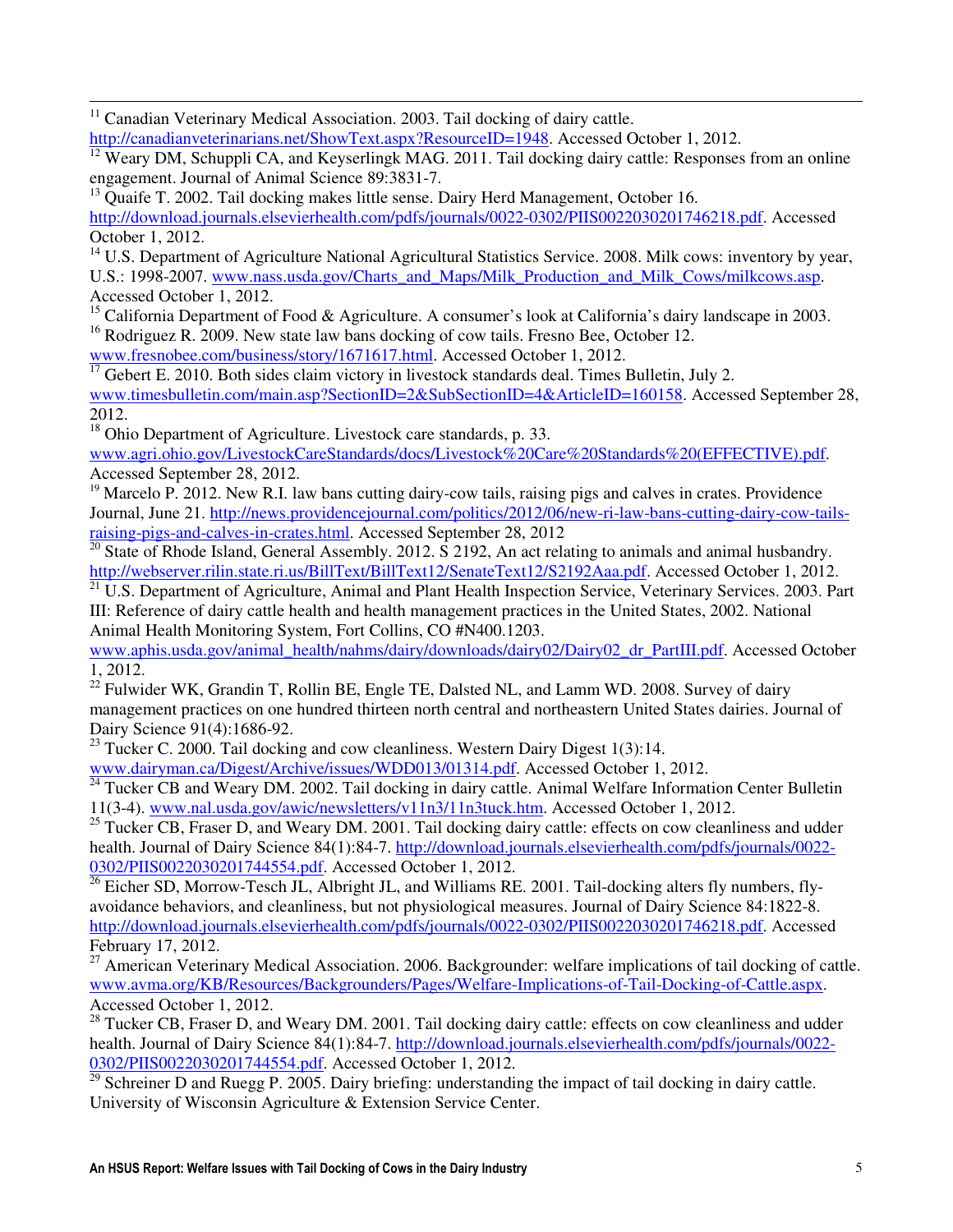<sup>30</sup> Tucker CB and Weary DM. 2002. Tail docking in dairy cattle. Animal Welfare Information Center Bulletin 11(3-4). www.nal.usda.gov/awic/newsletters/v11n3/11n3tuck.htm. Accessed October 1, 2012.

 $\overline{a}$ 

<sup>31</sup> Tucker CB, Fraser D, and Weary DM. 2001. Tail docking dairy cattle: effects on cow cleanliness and udder health. Journal of Dairy Science 84(1):84-7. http://download.journals.elsevierhealth.com/pdfs/journals/0022- 0302/PIIS0022030201744554.pdf. Accessed October 1, 2012.

<sup>32</sup> Schreiner DA and Ruegg PL. 2002. Effects of tail docking on milk quality and cow cleanliness. Journal of Dairy Science 85(10):2503-11.

<sup>33</sup> University of California Cooperative Extension. 1998. Dairy Care Practices, 2nd Edition. University of California, Davis. www.vetmed.ucdavis.edu/vetext/INF-DA/INF-DA\_CAREPRAX4.HTML. Accessed October 1, 2012.

<sup>34</sup> Stull CL, Payne MA, Berry SL, and Hullinger PJ. 2002. Evaluation of the scientific justification for tail docking in dairy cattle. Journal of the American Veterinary Medical Association 220(9):1298-303.

<sup>35</sup>. Stull CL, Berry SL, Reed BA, and Payne MA. 2004. California Dairy Quality Assurance Program. Dairy Welfare Evaluation Guide (University of California, Davis).

www.anslab.iastate.edu/class/ans211/awap/Dairy/California%20DQA.pdf. Accessed October 1, 2012.

<sup>36</sup> De Grassi A. 2001. A look at bovine welfare—what's good, what's bad, and the lessons within. Journal of the American Veterinary Medical Association 219(10):1369-73.

<sup>37</sup> Lombard JE, Tucker CB, von Keyserlingk MAG, Kopral CA, and Weary DM. 2010. Associations between cow hygiene, hock injuries, and free stall usage on US dairy farms. Journal of Dairy Science 93:4668-76.

<sup>38</sup> Albright JL. 2000. Dairy cattle behaviour, facilities, handling and husbandry. In: Grandin T (ed.), Livestock Handling and Transport, 2nd Edition (Wallingford, U.K.: CABI Publishing).

<sup>39</sup> Tucker CB, Fraser D, and Weary DM. 2001. Tail docking dairy cattle: effects on cow cleanliness and udder health. Journal of Dairy Science 84(1):84-7. http://download.journals.elsevierhealth.com/pdfs/journals/0022- 0302/PIIS0022030201744554.pdf. Accessed October 1, 2012.

 $\frac{40}{40}$  Schreiner D and Ruegg P. 2005. Dairy briefing: understanding the impact of tail docking in dairy cattle. University of Wisconsin Agriculture & Extension Service Center.

<sup>41</sup> Stookey JM. 1994. Is intensive dairy production compatible with animal welfare? In: Proceedings of the 1994 Western Dairy Canadian Dairy Seminar. Advances in Dairy Technology 6:209-19.

www.usask.ca/wcvm/herdmed/applied-ethology/articles/dairysem.html. Accessed October 1, 2012.  $\frac{42}{42}$  Stull CL, Payne MA, Berry SL, and Hullinger PJ. 2002. Evaluation of the scientific justification for tail

docking in dairy cattle. Journal of the American Veterinary Medical Association 220(9):1298-303.

<sup>43</sup> Mackintosh CG, Schollum LM, Harris RE, et al. 1980. Epidemiology of leptospirosis in dairy farm workers in the Manawatu. Part I: A cross-sectional serological survey and associated occupational factors. New Zealand Veterinary Journal 28:245-50.

<sup>44</sup> Mackintosh CG, Schollum LM, Harris RE, et al. 1980. Epidemiology of leptospirosis in dairy farm workers in the Manawatu. Part I: A cross-sectional serological survey and associated occupational factors. New Zealand Veterinary Journal 28:245-50.

<sup>45</sup> Mackintosh CG, Schollum LM, Blackmore DK, and Marshall RB. 1982. Epidemiology of leptospirosis in dairy farm workers in the Manawatu. Part II. A case-control study of high and low risk farms. New Zealand Veterinary Journal 30:73-6.

<sup>46</sup> University of California Cooperative Extension. 1998. Dairy Care Practices, 2nd Edition. University of California, Davis. www.vetmed.ucdavis.edu/vetext/INF-DA/INF-DA\_CAREPRAX4.HTML. Accessed October 1, 2012.

 $47$  Stull CL, Berry SL, Reed BA, and Payne MA. 2004. California Dairy Quality Assurance Program. Dairy Welfare Evaluation Guide (University of California, Davis).

www.anslab.iastate.edu/class/ans211/awap/Dairy/California%20DQA.pdf. Accessed October 1, 2012. <sup>48</sup> Morrow-Tesch JL. 2001. Evaluating management practices for their impact on welfare. Journal of the American Veterinary Medical Association 219(10):1374-6.

<sup>49</sup> Stull CL, Payne MA, Berry SL, and Hullinger PJ. 2002. Evaluation of the scientific justification for tail docking in dairy cattle. Journal of the American Veterinary Medical Association 220(9):1298-303.

 $50$  Eicher SD, Morrow-Tesch JL, Albright JL, and Williams RE. 2001. Tail-docking alters fly numbers, flyavoidance behaviors, and cleanliness, but not physiological measures. Journal of Dairy Science 84:1822-8.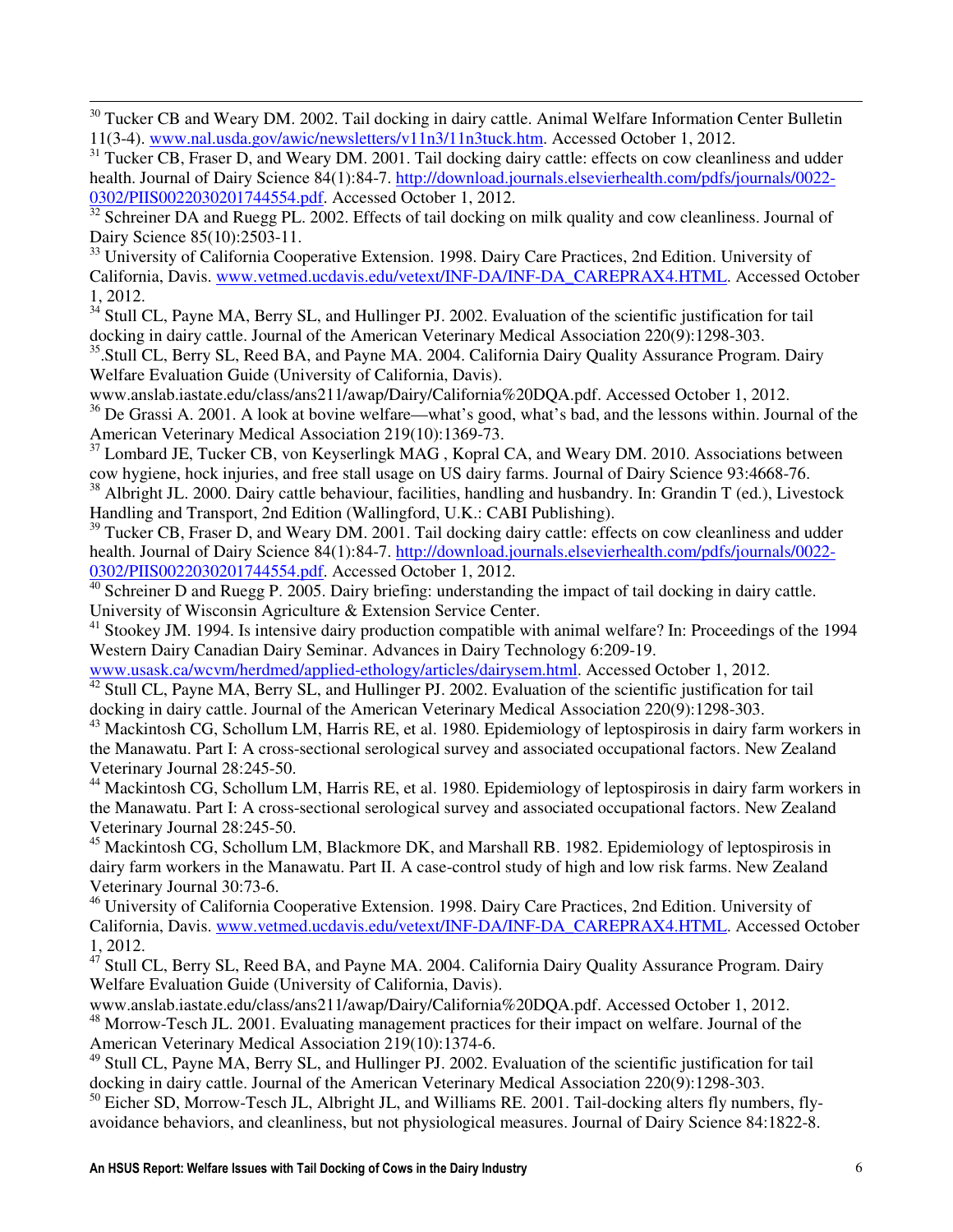$\overline{a}$ http://download.journals.elsevierhealth.com/pdfs/journals/0022-0302/PIIS0022030201746218.pdf. Accessed October 1, 2012.

<sup>51</sup> Eicher SD, Morrow-Tesch JL, Albright JL, and Williams RE. 2001. Tail-docking alters fly numbers, flyavoidance behaviors, and cleanliness, but not physiological measures. Journal of Dairy Science 84:1822-8. http://download.journals.elsevierhealth.com/pdfs/journals/0022-0302/PIIS0022030201746218.pdf. Accessed October 1, 2012.

<sup>52</sup> Eicher SD, Morrow-Tesch JL, Albright JL, and Williams RE. 2001. Tail-docking alters fly numbers, flyavoidance behaviors, and cleanliness, but not physiological measures. Journal of Dairy Science 84:1822-8. http://download.journals.elsevierhealth.com/pdfs/journals/0022-0302/PIIS0022030201746218.pdf. Accessed October 1, 2012.

<sup>53</sup> Eicher SD and Dailey JW. 2002. Indicators of acute pain and fly avoidance behaviors in Holstein calves following tail-docking. Journal of Dairy Science 85:2850-8.

<sup>54</sup> Stull CL, Payne MA, Berry SL, and Hullinger PJ. 2002. Evaluation of the scientific justification for tail docking in dairy cattle. Journal of the American Veterinary Medical Association 220(9):1298-303.

<sup>55</sup> Molony V and Kent JE. 1997. Assessment of acute pain in farm animals using behavioral and physiological measurements. Journal of Animal Science 75:266-72.

<sup>56</sup> Tom EM, Duncan IJH, Widowski TM, Bateman KG, and Leslie KE. 2002. Effects of tail docking using a rubber ring with or without anesthetic on behavior and production of lactating cows. Journal of Dairy Science 85:2257-65.

<sup>57</sup> Eicher SD, Morrow-Tesch JL, Albright JL, Dailey JW, Young CR, and Stanker LH. 2000. Tail-docking influences on behavioral, immunological, and endocrine responses in dairy heifers. Journal of Dairy Science 83:1456-62.

<sup>58</sup> Gentle MJ. 1986. Neuroma formation following partial beak amputation (beak trimming) in the chicken. Research in Veterinary Science 41(3):383-5.

<sup>59</sup> Breward J and Gentle MJ. 1985. Neuroma formation and abnormal afferent nerve discharges after partial beak amputation (beak trimming) in poultry. Experientia 41(9):1132-4.

<sup>60</sup> Eicher SD, Cheng HW, Sorrells AD, and Schutz MM. 2006. Short communication: behavioral and physiological indicators of sensitivity or chronic pain following tail docking. Journal of Dairy Science 89:3047- 51.

<sup>61</sup> Sneddon LU and Gentle MJ. 2001. Pain in farm animals. Workshop of the Research Consortium Sustainable Animal Production. www.agriculture.de/acms1/conf6/ws5apain.htm. Accessed October 1, 2012.

<sup>62</sup> Sneddon LU and Gentle MJ. 2001. Pain in farm animals. Workshop of the Research Consortium Sustainable Animal Production, citing: Kent JE, Jackson RE, Molony V, and Hosie BD. 2000. Effects of acute pain reduction methods on the chronic inflammatory lesions and behaviour of lambs castrated and tail docked with rubber rings at less than two days of age. Veterinary Journal 160(1):33-41.

www.agriculture.de/acms1/conf6/ws5apain.htm. Accessed October 1, 2012.

<sup>63</sup> Eicher SD, Morrow-Tesch JL, Albright JL, Dailey JW, Young CR, and Stanker LH. 2000. Tail-docking influences on behavioral, immunological, and endocrine responses in dairy heifers. Journal of Dairy Science 83:1456-62.

<sup>64</sup> Stull CL, Payne MA, Berry SL, and Hullinger PJ. 2002. Evaluation of the scientific justification for tail docking in dairy cattle. Journal of the American Veterinary Medical Association 220(9):1298-303.

<sup>65</sup> University of California Cooperative Extension. 1998. Dairy Care Practices, 2nd Edition. University of California, Davis. www.vetmed.ucdavis.edu/vetext/INF-DA/INF-DA\_CAREPRAX4.HTML. Accessed October 1, 2012.

<sup>66</sup> Stull CL, Payne MA, Berry SL, and Hullinger PJ. 2002. Evaluation of the scientific justification for tail docking in dairy cattle. Journal of the American Veterinary Medical Association 220(9):1298-303.

<sup>67</sup> Canadian Veterinary Medical Association. 2003. Tail docking of dairy cattle.

http://canadianveterinarians.net/ShowText.aspx?ResourceID=1948. Accessed October 1, 2012

<sup>68</sup> American Veterinary Medical Association. 2008. AVMA policy: tail docking of cattle (current as of June 2005). www.avma.org/issues/policy/animal\_welfare/tail\_docking\_cattle.asp. Accessed October 1, 2012. <sup>69</sup> Canadian Veterinary Medical Association. 2003. Tail docking of dairy cattle.

http://canadianveterinarians.net/ShowText.aspx?ResourceID=1948. Accessed October 1, 2012.